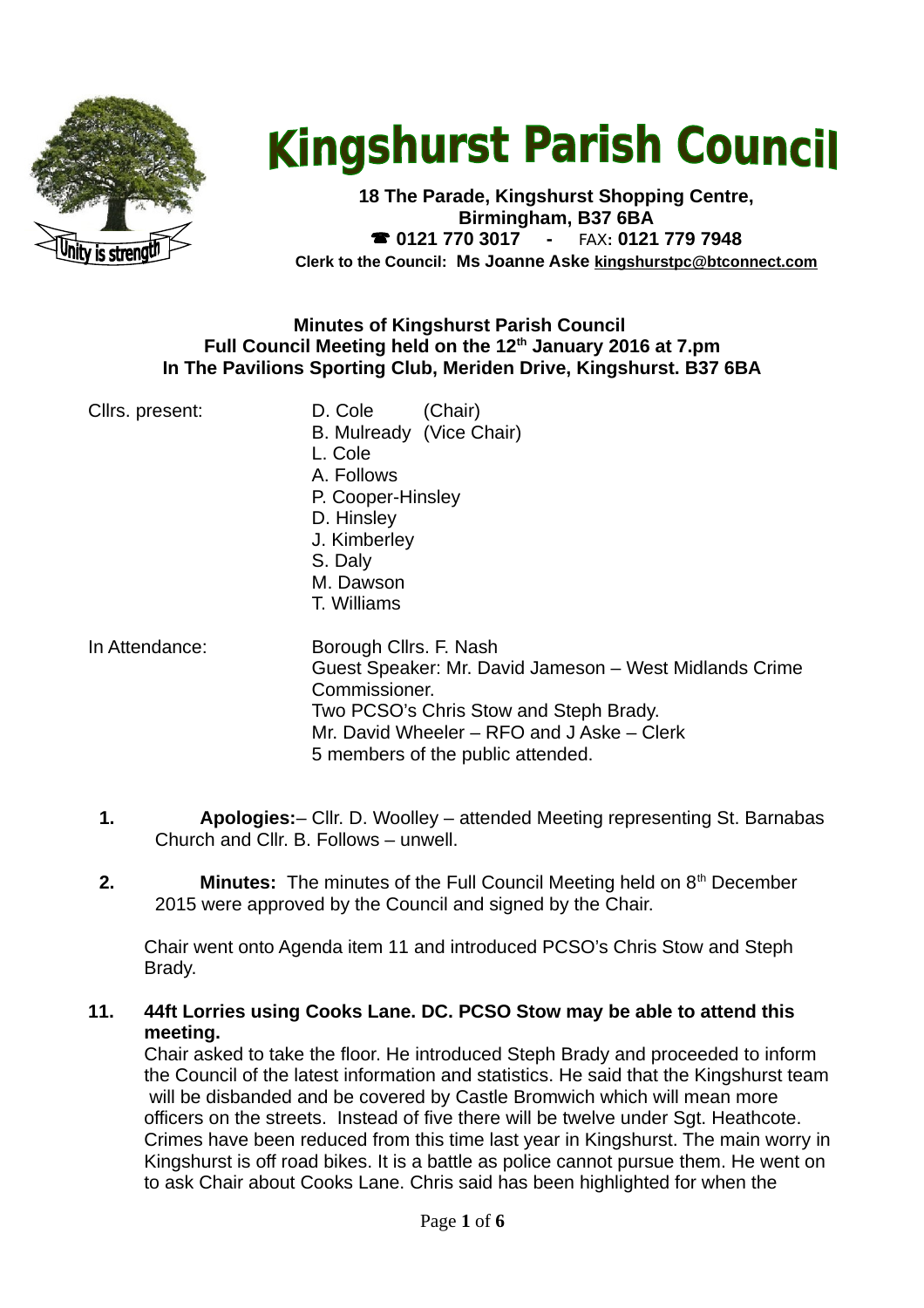Teams merge together. Hoverboards were mentioned by Cllr. A. Follows and how dangerous they are. It had been noted they are using the roads. There were no more questions for the two PCSO's. They both thanked the KPC and said they would remain and listen to guest speaker David Jamieson. Chair Cole thanked both PSCO's and went on to agenda Item 3.

**3.** Guest Speakers: Crime Commissioner Mr. David Jamieson. Chair introduced David Jameson and asked him to take the floor. David thanked the council for inviting him and proceeded to address the council and members of the public. After mentioning the new Chief Constable David Thompson highlighted the recent evidence of the crimes and ways forward in helping and reducing young people from getting into crime. Members of the Public were asked for their opinions which are taken on board. The web site is being constantly updated and refreshed. David went on to discuss the economy, and how to get people back into work. He mentioned the ages of young people of about 8 – 19 years getting into activities such as sports, boxing etc. Funding is available here for this kind of youth project. Crime is reducing he added. Everyday crimes such as robbery, has been decreased from out local neighbourhood policing. But crimes that have increased is domestic violence. In five years these numbers have increased along with Child abuse and FGM. They are taking a stand against these crimes and more people are coming forward. Internet crime is now of a high importance. With these crime changes it is a totally different type of policing. We will not see as many police in our streets as we used to due to internet crime.

The Budget has been cut by 1.6% and over 2000 officers have been cut. Strong views have been expressed regarding the cuts recently especially with the threat of terrorism and especially Paris attacks. A mention of Council Tax increases has been noted as essential. But it is still in consultation to increase this by £5. David Jamieson said he has been fighting to keep PCSO's and these will be funded.

He went on to highlight the new approach to offenders that have mental health problems. Cases were unsatisfactory dealt with years ago but now we have what is called tri-arching. An Officer will attend along with a Mental Health Nurse and in some cases and A and E nurse as well. When they arrive on the scene an assessment is made by them and they are not taken into custody. This is a big move forward by W M police and saves money.

One other area is Stop and Search this is essential. Figures showed in previous years that 60 thousand a year had been stopped and searched and 2 thousand were arrested. A new programme of training has taken place and more questioning is applied and now the right people are being stopped and searched. This cuts down on certain people feeling aggrieved for being searched when it was unnecessary.

He ended here and thanked everyone.

Every clapped.

Chair thanked David and asked the Councillors if anyone had any questions. Cllr. A. Follows mentioned he had read a new item that the Chief Constable for the West Midlands were increasing the number of officers with fire arms.

David mentioned a spike upwards that happened last year in the number of persons having fire arms.

David Jamieson replied that undercover Police cars do have armed officers. Intelligence behind the scenes is quite substantial.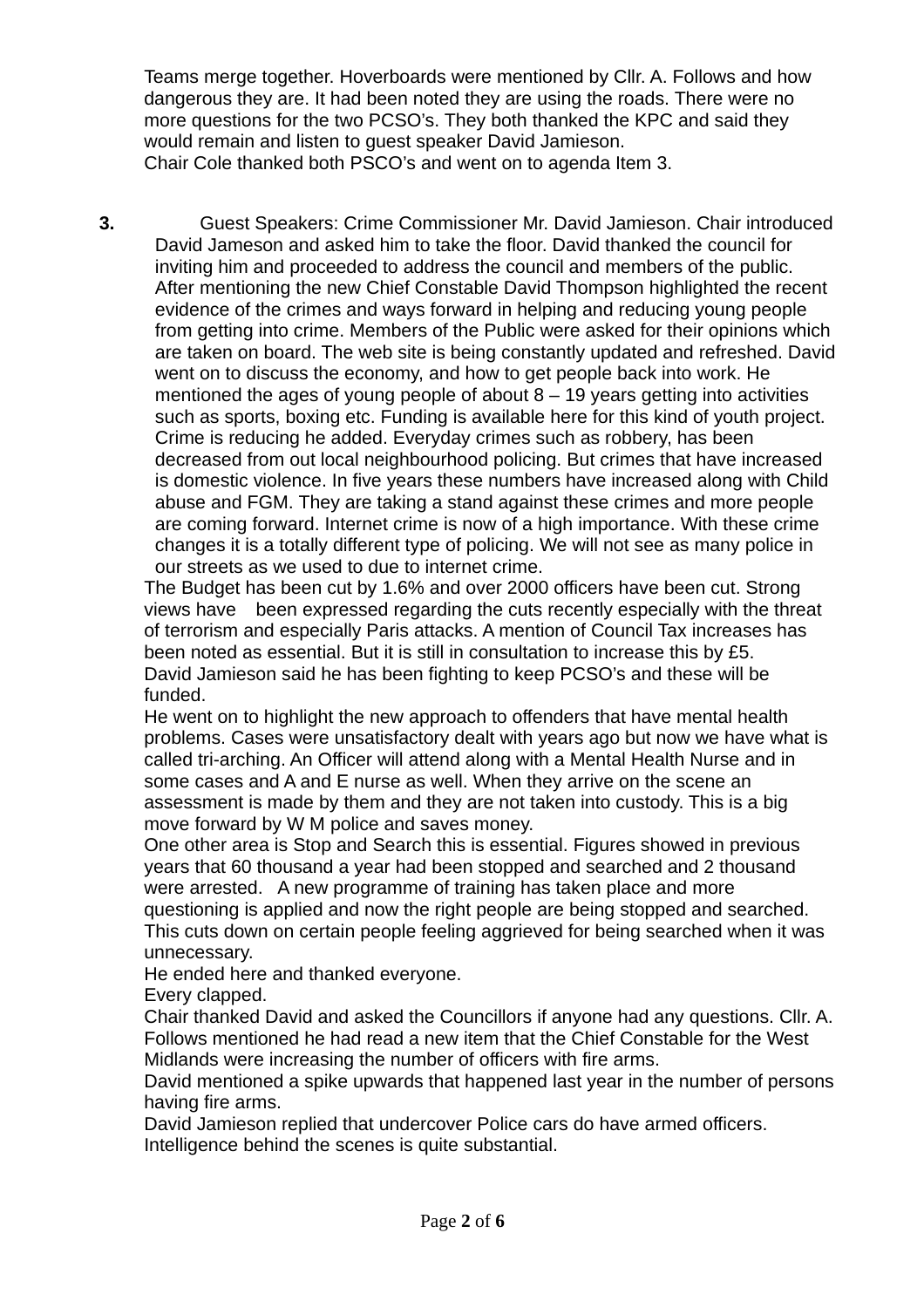Police Dogs were mentioned as specialist in sniffing our weapons drugs and money. Potential Police dogs are assigned as puppies into a family and trained by a police officer outside of the home.

Cllr. Kimberley wanted to ask David Jamieson about the concerns of police stations closing. He said with visible presence on the streets it assures members of the public. Cllr. Kimberley mentioned the Kingshurst team collapsing into Castle Bromwich. He said police presence is necessary in the area.

David Jamieson replied, buildings that once housed the police are looked into as viable. They may be sold on for other things. He mentioned how they are not a useful way for resources. He mentioned again that reporting crime on line is becoming very easy now more and more people are computer literate. This will free up other resources for those that do not use the internet, such as 101 non emergency reporting.

Cllr. Maxine Dawson asked a question regarding anti-social behaviour of neighbours and what can been done. She gave examples and referred to it a torture.

David replied that the Council do get involved by taking out injunctions on these people that if broken they can go to jail. The victims of domestic violence etc can be helped in the whole of the West Midlands there is funding available for them.

Cllr. Dawson asked if there could be a quicker way to deal with anti-social behaviour. David Jamieson said that if she was unhappy regarding an actual problem she know of then to involve the Borough Councillors from the area.

Chair Cole asked the members of the public to contribute. Borough Cllr. Flo Nash wanted to speak about the lack of PSCO's and Police presence in the area. She gave examples of crime and how the police deal with it. She said she appreciates the PSCO's but it would be nice to see Police in the area. She asked could it be possible to get one Police Station for everybody. Residents are complaining to her that they do want Police presence in their area.

*The two PSC0's left at this point 19.45*

David Jamieson replied to B. Cllr. Nash that the money saved from closing the police buildings down is used to keep crime down. People are more protected now. Cllr. F. Nash disagreed.

David Jamieson mentioned the protection of the public is out there when we have of hundreds of officers working to take down websites of dark crimes.

Money from building has been put into technology. Access of information is immediate now with Ipad etc carried by officers.

A member of the public asked David Jamieson what is being done about off road bikes. The PSCO's cannot go after them. This seems a waste of time. He went on to mention that 14 off road bikes went across the park on a Sunday Morning. The children's play area is used by teenagers drinking and smoking at night. The member of the public said the police are never around when this antisocial behaviour is happening.

David mentioned the problem with quad bikes members of the public can be injured along with the PSCO's. When they are here David answered that he must report it and give details. If he doesn't get a satisfactory answer ask the parish Council to report it and speak with Alex Murray the Chief Super intended. David said he himself will ask what is being done about it.

Further conversations took place with the member of the public and Mr. Jamieson of previous events that had been reported and the authority of the PSCO's. Litter was also mentioned.

Chair thanked David once again and went on to the next part of the agenda. *David Jamieson Crime Commissioner left the meeting at 8pm*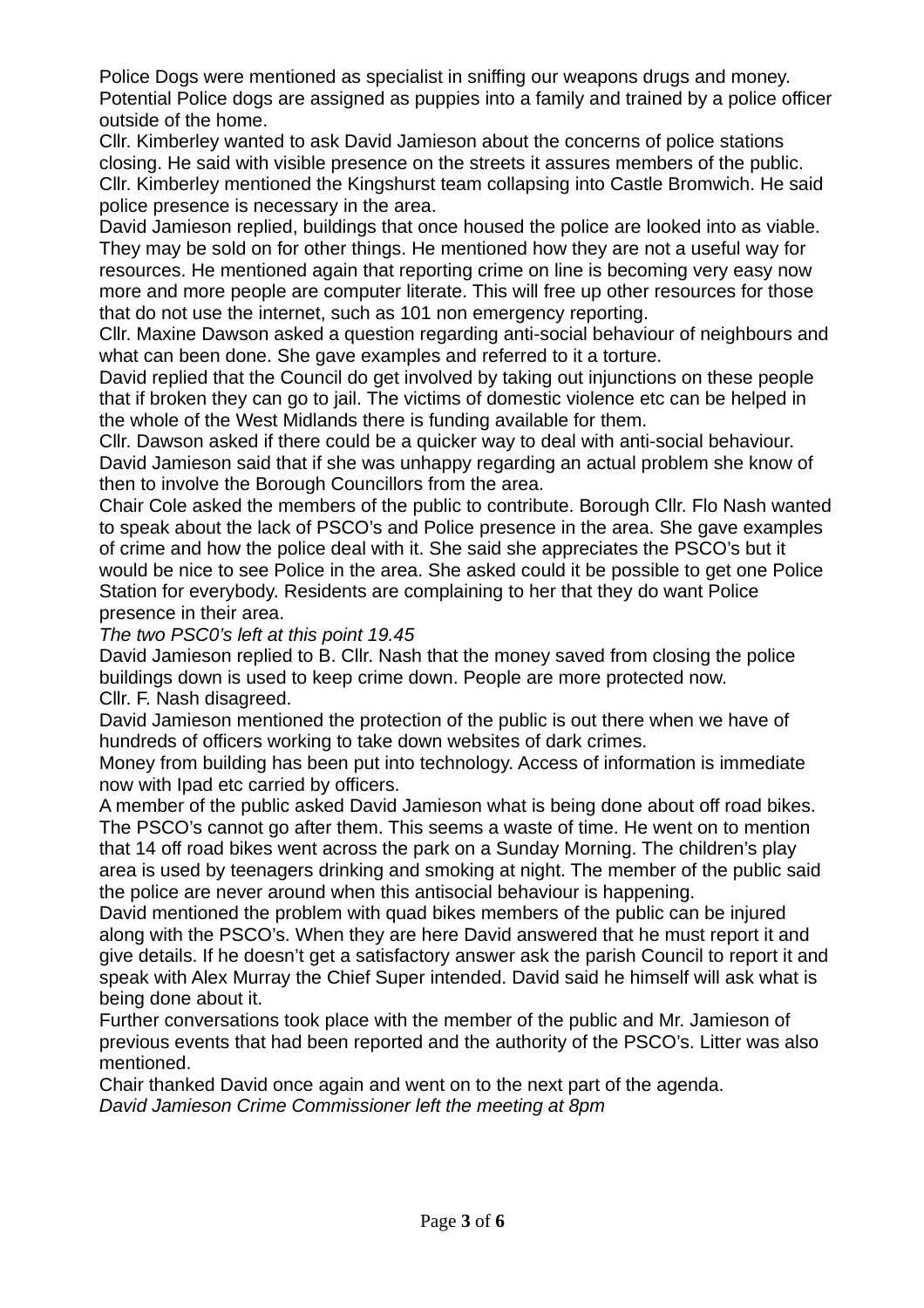### **4. To receive reports from the Borough Councillors.**

Borough Cllr. Robert and Borough Cllr. Debbie Evans had sent in a combined report which Chair read out to the council and members of the public. The report mentioned the off road bikes and the antisocial behaviour in the park. Chair will send a letter regarding the off road bikes.

Chair asked Borough Cllr. Flo Nash to take the floor and give a report. She said about the concern of the off road bikes.

She is glad they are not losing any PSCO's but worried about their authority. She disagrees with David Jamieson that we should lose Police buildings. New buildings are close to the roads. Accidents are going to happen. But more money should be spent on improving the anti-social behaviour.

She added that housing issues are occurring and not enough social housing have been built for our young people.

Cllr Hinsley said that the consultation on the Solihull Local Plan Review ends on the  $22<sup>nd</sup>$  of this month. We need to put forward our ideas of what is needed in our area. These views are important.

Cllr. Cooper-Hinsley mentioned that she and David Hinsley attended a meeting meeting on the Local Plan Review for future housing needs, and that they were the only two from the north of the borough to attend. Borough Cllr. Nash said that Chelmsley Wood council only know about these meetings when it is too late to attend.

**5. Finance Committee:** Chair of Finance Alvin Follows reported that the finance committee approved the payment of cheques amounting to the sum of £6802.60. All approved. The balance in the current account and the deposit account £26,637.59 and £20k respectively. He passed over to the RFO David Wheeler to proceed with the passing of the Precept for 2016/2017. David answered questions regarding the precept and the updating of the CCTV in the office which had been part of the figures. David explained that the precept is reduced because events has been reduced and put into miscellaneous the money precepted for elections was never used as not charged by SMBC, Legal fees etc. A saving of £15,600. The Precept was passed and approved by the majority, at the figure of £35,400 before the Government Grant. The paperwork will be signed by the chair before the 29<sup>th</sup> January.

# **6. Pavilions:**

6.1 Clerk recently made enquiries with the Administrators of Calco Limited and nothing has changed regarding the sale for the lease for the premises. The Lease is for sale at a cost of £300k

# **7. Events Committee**

Chair of Events Cllr. Tina Williams reported that the Christmas tree festival she visited in Derbyshire was excellent. Hoping to organise the same festival in St. Barnabas she will make arrangements to see the Vicar Jo. Johnson of St. Barnabas Church and will report back the ins and outs of organising one for ourselves in the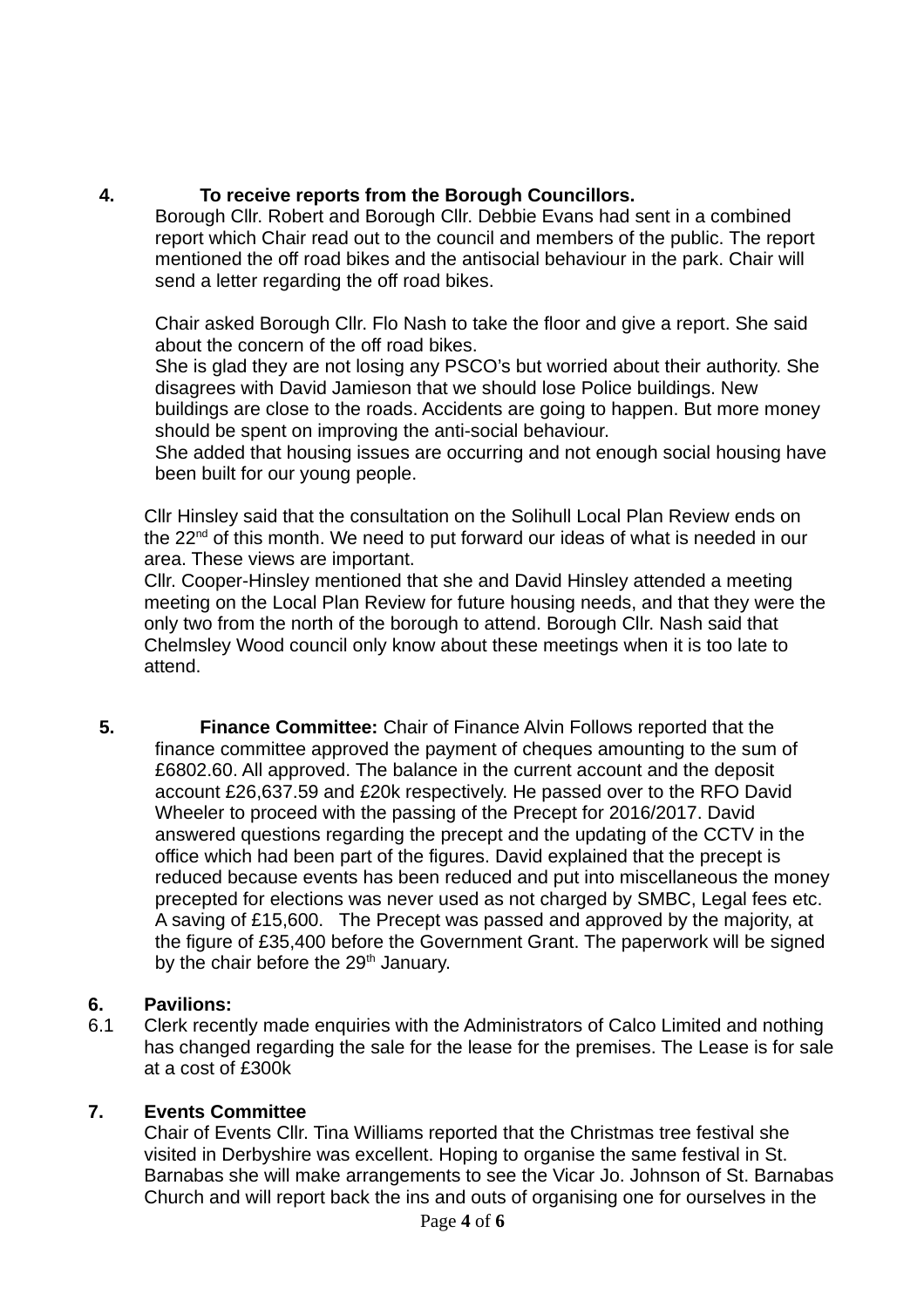Parish. She had established that within the surrounding area of the Parade there are about 42 organisations that she could contact to see if they are interested in joining in the festival. Cllr. Pauline Cooper-Hinsley mentioned that residents were unhappy that the Parish Council did not put on the Victorian Christmas. Chair said that it is not ruled out completely for the future but it was not financially viable. Cllr. Kimberley wanted to add that he has seen a Christmas Festival in Bakewell and was very good. We would need a reasonable number of trees to make it look good. Communities use it as a small form of publicity. It looks promising and brings communities together. He hopes we can do it this year. It is good to rethink ideas and refresh them.

#### **8. Allotments Committee**

Cllr Mulready as chair of the allotments had nothing to report. Cllr. T Williams mentioned that an allotment holder had asked if the water had been turned off for the winter. Yes this is being sorted.

**9. Progress reports:** No progress reports.

# **10. Reports from Parish Council Members on outside bodies**

- 10.1 Birmingham Airport Consultative Committee  $-$  A meeting is scheduled for the 20<sup>th</sup> January 2016
- 10.2 WALC/SAC A meeting is scheduled for the  $21<sup>st</sup>$  January 2016
- 10.3 School Governor Reports A meeting is scheduled for  $13<sup>th</sup>$  January 2016. Kingshurst School Governors – Nothing to report. February will be the next one.
- 10.4 North Solihull Partnership Forum Cllr. D. Hinsley reported that there was nothing in the offing and notes from the last meeting were circulated by the Clerk. Planning and Housing were the issues highlighted in the paperwork.
- 10.5 Regeneration Cllr. Hinsley wanted to add here that there have been several meetings recently, one being the combined Authority a recent one regarding transport and one today the Solihull Plan are all actually interconnected. A lot of it is combined with regen. Today we asked about Kingshurst to Ian Courts. He said there are some plans there but if February he informed them there will be an opportunity to put the plans before the public. Various conversations took place about how SMBC spend money in other areas very easily.
- 10.6 Parish Council Environmental Committee no matters to report; meeting to be arranged. Clerk was instructed by the Chair to remove this item from the agenda.
- **12. Planning:** There were no consultations to respond to.

#### **13. Planning applications**

13.1: Local Development Plan: The Meeting date for Babb's Mill should be coming up in February but unsure of exact date.

13.2: Mountford Public House site – no updates to report.

# **14. Information items**

14.1 Correspondence and emails: All Councillors received a list of recent post and emails.